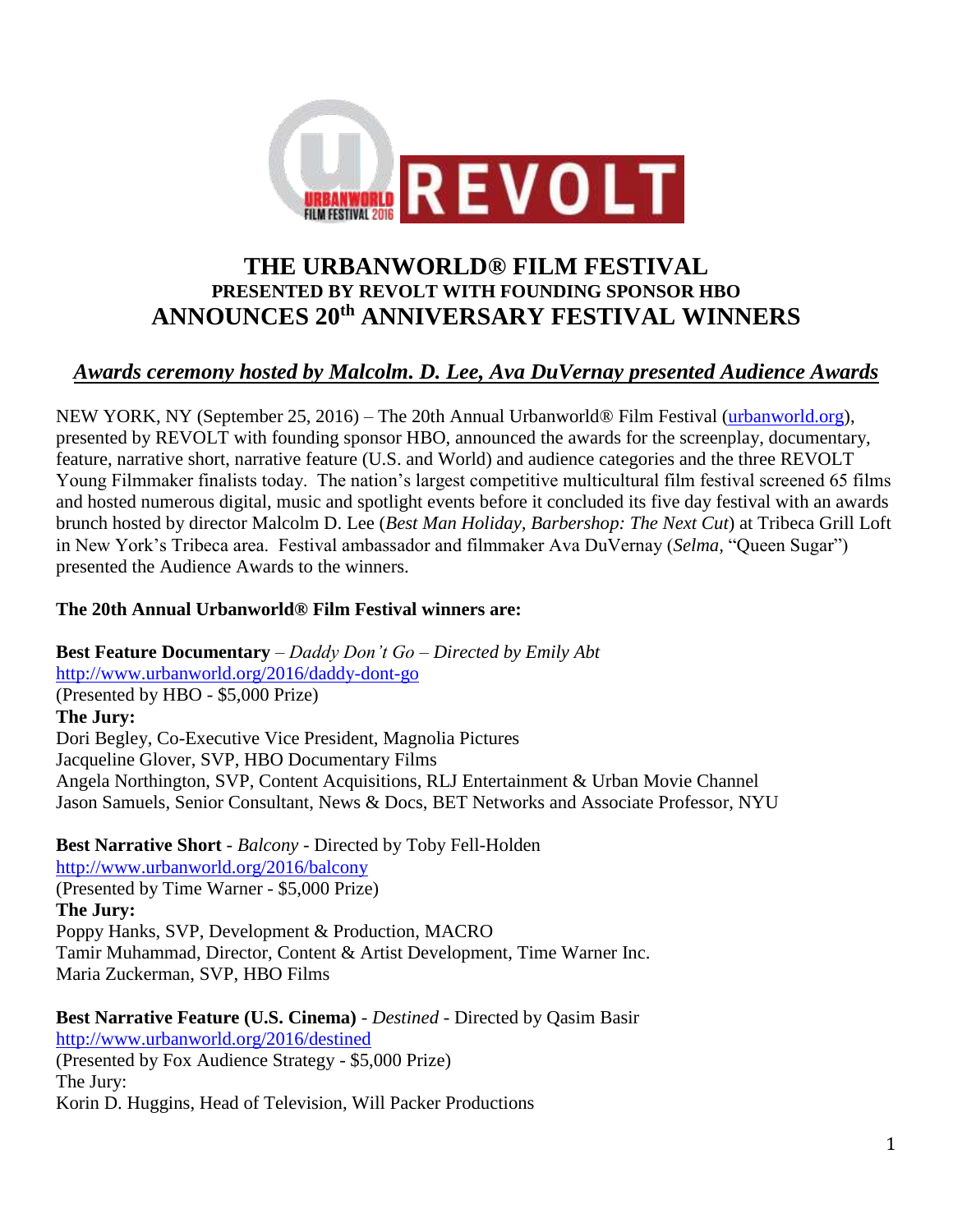Tilane Jones, Director, Executive Director, ARRAY Gina Reyes, Director, Fox Audience Strategy

**Best Narrative Feature (World Cinema)** – *La Granja* - Directed by Angel Manuel Soto <http://www.urbanworld.org/2016/la-granja> Honorable Mention: *Dar Noir* – Directed by Hamadi Mwapachu <http://www.urbanworld.org/2016/dar-noir> **The Jury:** Lisa Cortes, CEO, Cortes Films

Lisa E. Davis, Partner, Entertainment Group, Frankfurt Kurnit Klein+Selz Felicia Pride, Director of Independent Film, Tugg

**Best Screenplay** – *Fried Catfish* -- Written by Inda Craig-Galván <http://www.urbanworld.org/screenplays> (Presented by BET Networks - \$5,000 Prize) **The Jury:** Zola Mashariki, EVP & Head of Original Programming, BET Networks Robi Reed, VP, Talent and Casting, Original Programming, BET Networks Jeremy Pikser, VP, Writer's Guild of America East and Award-Winning Writer

**Audience Awards Best Feature** – *Lucky* – Directed by Bari Kang <http://www.urbanworld.org/2016/lucky>

**Best Short** - *Samaria* - Directed by Kiel Adrian Scott <http://www.urbanworld.org/2016/samaria>

#### **Young Filmmaker Finalists**

(Presented by REVOLT – All expense paid trip to REVOLT Music Conference, October 13-16 in Miami where the winner will be announced.) *AmeriKKKa* – Directed by Sheila Wilson <http://www.urbanworld.org/2016/amerikkka>

*Madaran* – Directed by Rayka Zehtabchi <http://www.urbanworld.org/2016/madaran>

*Loved Like This* – Directed by Christopher Lewis Dawkins <http://www.urbanworld.org/2016/loved-like-this> **The Jury:** Andre Harrell, Vice Chairman, REVOLT Sarah Snedeker, SVP, Production & Development, REVOLT FILMS Bille Woodruff, Film & TV Director

REVOLT is the presenting partner of the 2016 Urbanworld Film Festival. Along with founding partner HBO, key supporters include prestige partner BET Networks, premiere partners Comcast NBCUniversal, Africa Creative Agency, Fox Audience Strategy and Time Warner. Industry partner supporters are AMC Independent, Directors Guild of America, MoviePass, Urban Movie Channel and Writers Guild of America East. Essence,